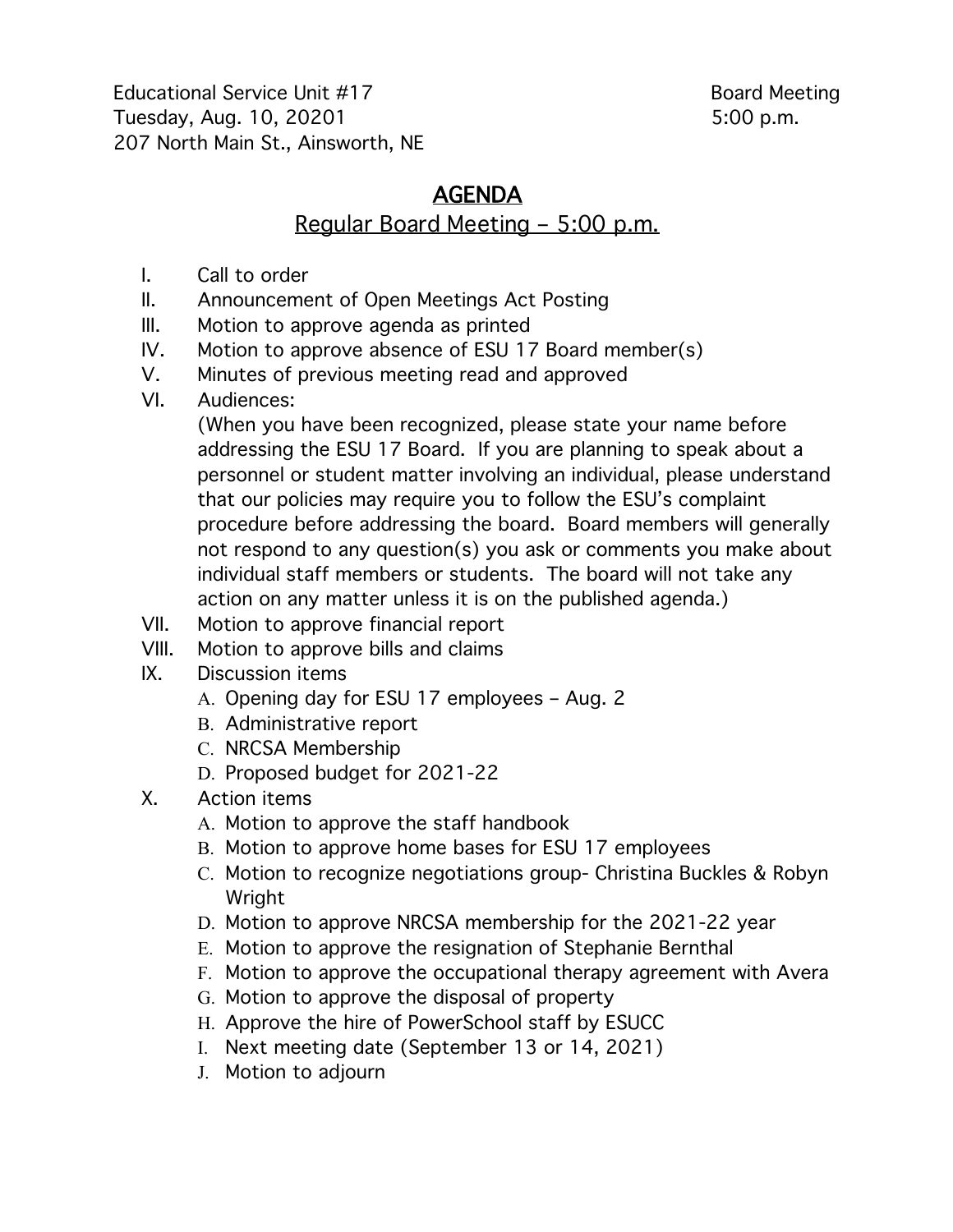#### **NOTICES:**

**Amending the Agenda**. The board may not amend the agenda less than 24 hours before the meeting except for emergency items added at the time of the meeting.

**Copy of Open Meetings Act**. The Board of Educational Service Unit 4 makes available at least one current copy of the Open Meetings Act, posted in the meeting room at a location accessible to members of the public. The Act is also posted on the west wall of the meeting room.

**Instructions for Members of the Public Who Wish to Speak**. This is the portion of the meeting when members of the public may speak to the board about matters of public concern.

• Getting Started: When you have been recognized, please stand and state your name.

• **Time Limit**: The board will generally allow a total of 30 minutes for the presentation of all public comments. Individuals may speak only one time, and must limit comments to around five (5) minutes. If there are more than six (6) individuals who wish to address the board, the 30 minutes will be divided equally between the number of speakers. These time limits may be changed by a majority vote of the board members in attendance to extend the time for a specific item or speaker.

• **• Personnel or Student Topic**: If you are planning to speak about a personnel or a student matter involving an individual, please understand that the district has a complaint policy and/or procedures to resolve such complaints and concerns. The Board requests that you follow the policy and procedures before addressing these matters with the Board. Board members will generally not respond to any questions you ask or comments about individual staff members or students.

• • \_**General Rules**: This is a public meeting for the conduct of business. Comments from the audience while others are speaking will not be tolerated. Lewd, obscene, profane, slanderous, threatening and hostile conduct or statements and fighting words (words whose mere utterance entails a call to violence) will not be tolerated.

• **• No Action by the Board**: The board will not act on any matter unless it is on the published agenda.

**Sequence of the Agenda.** Though the board generally follows the sequence of the published agenda, it may change the order of the agenda items when it deems a change to be appropriate. Therefore, patrons are urged to attend the meeting from the outset.

XI. Action on Agenda Items. The board may elect to take action or not to take action on any of the items listed on the agenda.